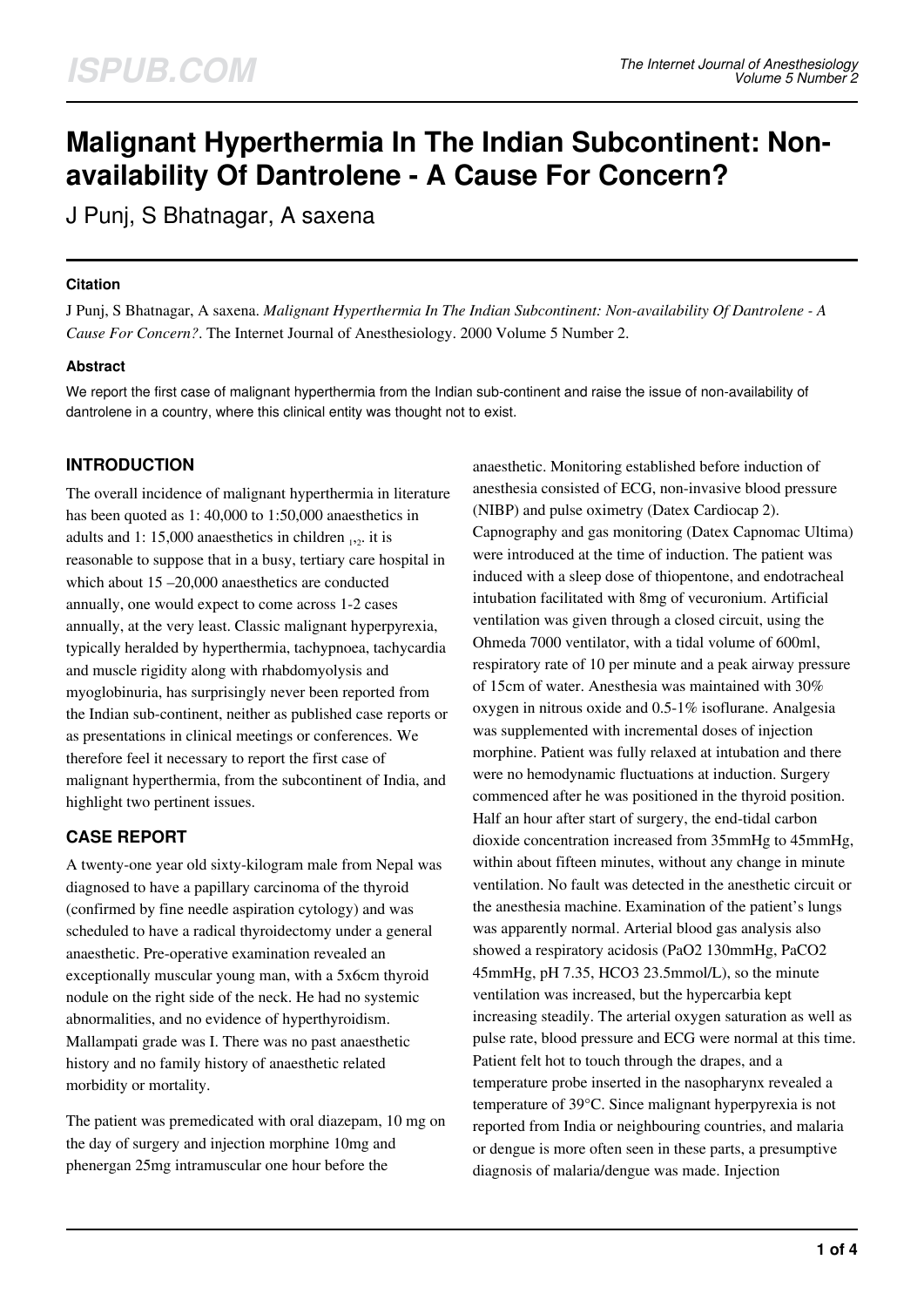paracetamol was given intramuscular, and cooling measures initiated. However, the patient started showing a gradual tachycardia and an ETCO2 that increased from 35mmHg to 65mmHg within 45 minutes. The blood gas analysis with FiO2 of 0.5 showed PaO2 of 147.4mmHg, PaCO2 63.5mmHg, pH7.17, HCO3 19.7mmol/L, serum sodium 145mmol/L and potassium was 6.6mmol/L. The temperature had increased by now to 41°C and a doubt of it being malignant hyperpyrexia was entertained.

Surgery was discontinued. The anesthetic circuit was changed to a Bains circuit, patient ventilated with 100% oxygen and respiratory rate increased to minute ventilation of more than 10L per minute. Cooling consisted of lowering the ambient temperature of the room, iced lavage through the Ryles tube (which was inserted for this purpose), cold intravenous fluids and iced sponging of the whole body. A central venous line was inserted (internal jugular pressure was 8 mm of mercury) and a urinary catheter inserted. Despite these measures, the patient's temperature went up to 44°C, and end-tidal carbon dioxide concentration till 114 mmHg. His pulse rate was 150/min but regular and NIBP was 90/60. Dantrolene is not available in India, presumably because it has never been required, and only supportive measures could be undertaken. Blood samples were sent to the laboratory for estimating creatinine phosphokinase (CPK), CPK (MB) and lactic dehydrogenase (LDH). Based on the blood gas report, 200 mmoles of injection sodabicarbonate was given, insulin dextrose drip was started, and forced diuresis established, using furosemide. In the meantime, the oxygen saturation had fallen to 94% and blood pressure to 80/50, so patient was put on 100% O2, a dopamine infusion was started to maintain a blood pressure of at least 90mm Hg systolic and the patient shifted to the intensive care unit and ventilated with the Drager Evita2 ventilator, using the SIMV mode with a rate of 30 per minute, in an attempt to bring down the carbon dioxide levels of the blood. While shifting, the patient was noted to be extremely rigid and difficult to move.

Two and half hour after the start of the episode and about half an hour after shifting to the intensive care unit, the patient developed diffuse bleeding from all sites. A diagnosis of diffuse intravascular coagulation (DIC) was made, a coagulation profile was asked for, and he was infused with fresh blood, fresh frozen plasma and platelet concentrates over the next 2 hours. By this time his temperature as well as the end-tidal carbon dioxide

concentration had begun to decrease and his hemodynamic and blood gas parameters gradually deteriorated, despite maximum inotropic support (ETCO2 65mmHg, temperature 40°C, PaO2 of 51mmHg on FiO2 of 1.0, PaCO2 68.5 mmHg, pH 7.09, HCO3 15.8 mmol/L, base excess –13.4, serum sodium 139mmol/L and potassium was 5.9mmol/L). He continued to bleed from all sites, developed hematuria and subsequently anuria. Twelve hours after the initial episode, patient suffered a cardiac arrest, and despite all resuscitative measures, could not be revived. The laboratory investigations received, in the mean time showed the following values:

CPK 29,900 U/L (N= 0-180 U/L); CPK (MB) 40 U/L (N= 0- 20 U/L); LDH 1245 IU/ml (N= 140-300 IU/ml); prothrombin time (PT) 4min (Control 11 seconds); aprotinin partial thromboplastin time (APTT) 7min (Control = 45sec.); fibrinogen degradation products (FDP) 320ugm/ml (N=0-10ugm/ml). These values along with the clinical course of the disorder clinched the diagnosis of malignant hyperthermia with DIC

The patient lived in India with his elder brother, while the rest of the family (another brother, one sister, mother and father) resided in Nepal. The nature of the episode was explained to the brother, and he was advised to get his resting CPK level estimated, which was found to be raised (384units/L). The same test has been advised for the rest of his family, who are staying in a small village of Nepal. Since this test is not being done there, they along with the elder brother have been given laminated cards, mentioning their disposition to have malignant hyperpyrexia, and advised to mention this to a doctor, when necessary. The caffiene halothane contracture test is not available in this region and so could not be done on any of the family members.

## **DISCUSSION**

This appears to be a very typical case of malignant hyperthermia probably triggered by isoflurane in a susceptible patient. A differential diagnosis, in this patient could have been a thyroid storm or hyperthermia due to associated infections. However, the rapidity of onset of the clinical condition, and non-responsiveness of the patient to routine anti-pyretic and body cooling measures precluded any other diagnosis $_4$ .

There are several reasons for reporting this case. MH, which is a clinically heterogeneous autosomal dominant, pharmacogenetic disorder, with a reduced penetrance and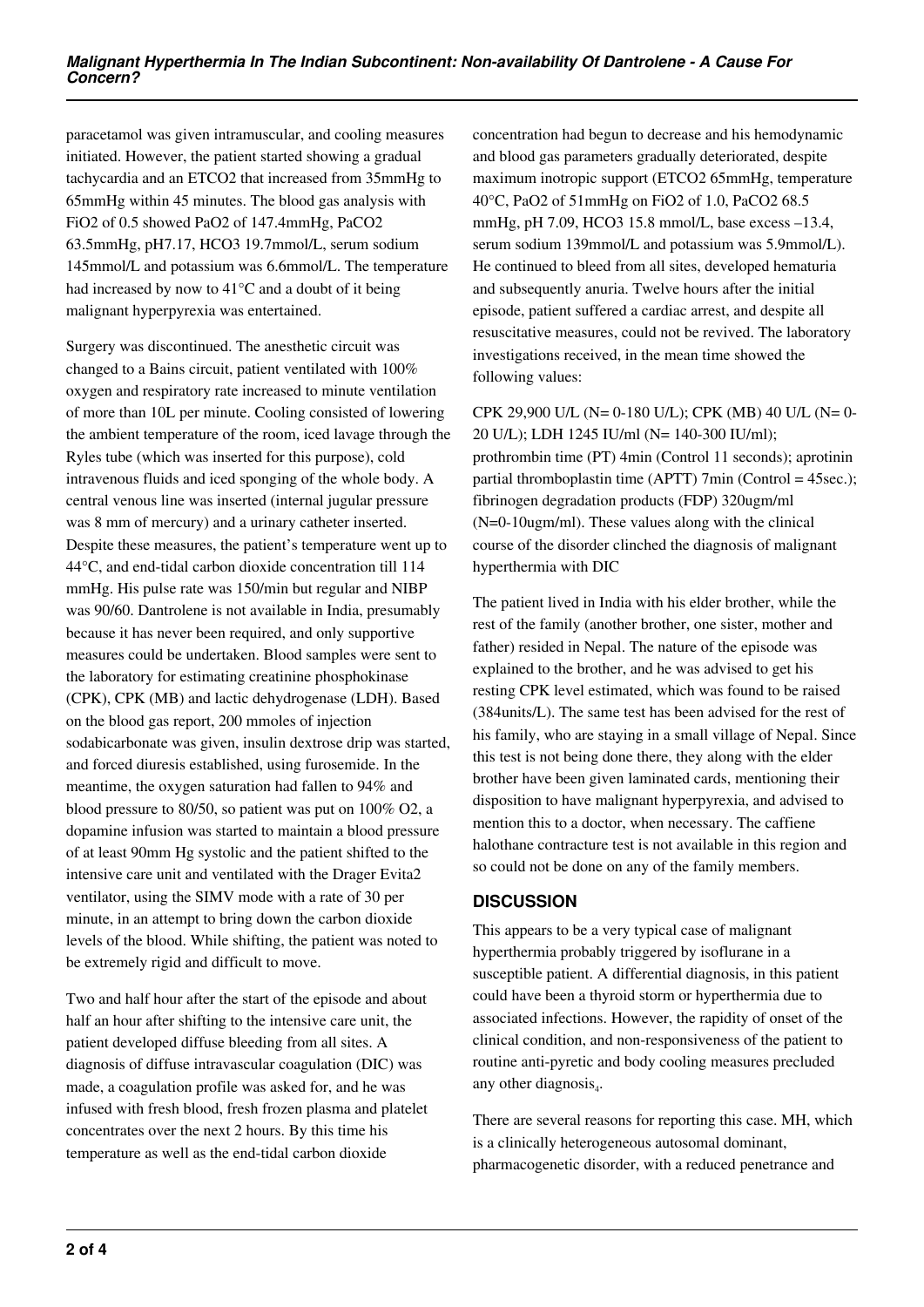variable expression, has been reported from many countries. Epidemiological studies have been reported to be difficult in MH and no mention is made in literature, if a particular race is more or less likely to develop this syndrome1, 2,3. Ofcourse there is no reason to believe that a particular geographical region or people from a particular background may have a lower susceptibility to the development of MH 5 ,6 , but it is a fact, that no patients have been reported from the Indian subcontinent, either in Indian or international literature. Clinical teaching in Indian medical colleges has usually focussed on MH as not being seen on the Indian subcontinent. In light of the above, the diagnosis of MH was delayed in this patient, although the presentation was typical. On the other hand, the clinically related syndrome of malignant neuroleptic syndrome2, 3 has been described from this region and is well documented $_7$ ,  $_8$ .

The second reason for reporting this case is the nonavailability of the drug dantrolene in India. The

anaesthesiologists in India have not demanded that this drug be made available, presumably because its need was not felt. The report of a single case from this sub-continent raises pertinent questions about guidelines of use and availability of dantrolene, which need to be addressed.

### **References**

1. Kaus SJ, Rockoff MA. Malignant Hyperthermia. Pediatric Clinics of North America 1994; 41:221-37. 2. Abraham RB, Adnet P, Glauber V, Perel A. Malignant Hyperthermia. Postgraduate Medical Journal 1998; 74:11-7. 3. Denborough M. Malignant Hyperthermia. Lancet 1998; 352:1131-6. 4. Kumar MVS, Care RJ, Komanduri V, Reardon RF, Beebe DS, Iaizzo PA, Belani KG. Differential diagnosis of thyroid crisis and malignant hyperthermia in an anaesthetised porcine model. Endocrine Research 1999; 25: 87-103. 5. Kawamoto M. Personal Communication 6. Hogan K. Personal Communication 7. Adityanjee, Aderibigbe YA, Mathews T. Epidemiology of neuroleptic malignant syndrome. Clinical Neuropharmamcology 1999; 3:151-8 8. Adityanjee PD, Chawla HM. Neuroleptic malignant syndrome and psychotic illness. British Journal of Psychiatry 1989; 155:852-4